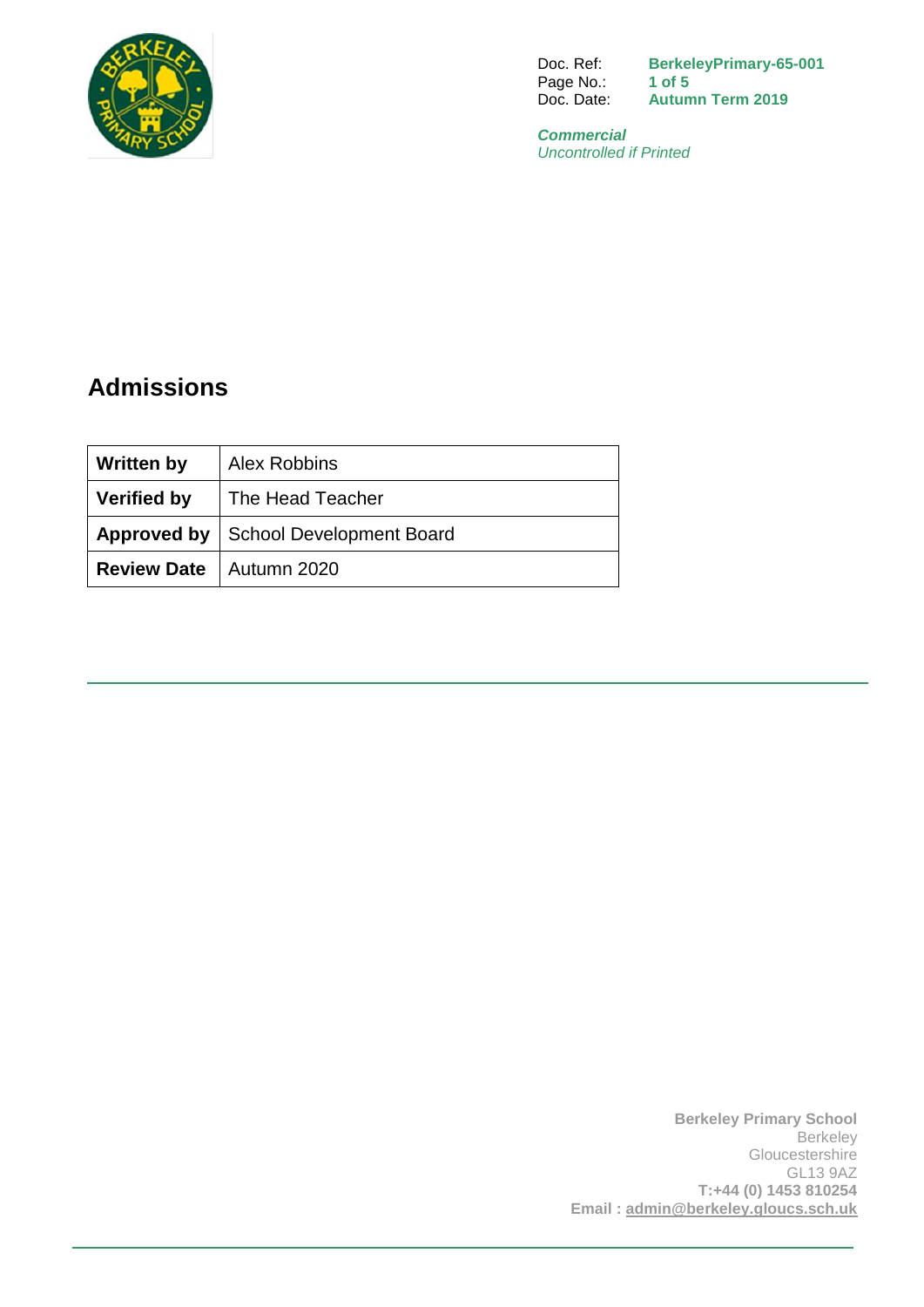

Doc. Ref: **BerkeleyPrimary-65-001** Page No.: **2 of 5** Doc. Date: **Autumn Term 2019**

*Commercial Uncontrolled if Printed*

This policy has been adopted by the Governing Body on 15<sup>th</sup> January 2020 to quide all our admissions from 1st September 2020. All admissions prior to 1st September 2020 will be governed by our previous policy. It supersedes all previous policies. At Berkeley Primary School the Governing Body is the Admissions Authority for the School. The Indicated Admission Number is 30.

This policy and criteria should be read in conjunction with the Guide for Parents and Carers available from the County Council. If you have not received a letter containing this Guide and Form, by the end of November before the intended admission you should contact the Admissions Team, Shire Hall, Gloucester, GL1 2TP and arrange for one to be sent to you.

Children are normally admitted into the Reception Year at the start of a new academic year in the September after their  $4<sup>th</sup>$  Birthday and before their  $5<sup>th</sup>$  Birthday.

When the number of requests for places exceeds the number available, the Governing Body has decided to offer places to children ("applicants" ) as follows:

#### **First Priority:**

Looked after children and previously looked after children

(The highest priority for admission must be given to looked after children' (1) or children who were previously looked after but ceased to be so because they were adopted (2), or became subject to a residence order (3) or special guardianship order (4).

## **Second Priority:**

Children with siblings attending the school where the sibling was admitted prior to the changes of the 2018 policy.

#### **Third Priority:**

Children for whom Berkeley Primary School is the nearest primary school by road and who will have siblings attending the school at the time when the youngest child is admitted

#### **Fourth Priority:**

Children for whom Berkeley Primary School is the nearest primary school by road.

#### **Fifth Priority:**

Children who will have siblings attending the school at the time when the youngest child is admitted for whom Berkeley Primary School is not the nearest primary school.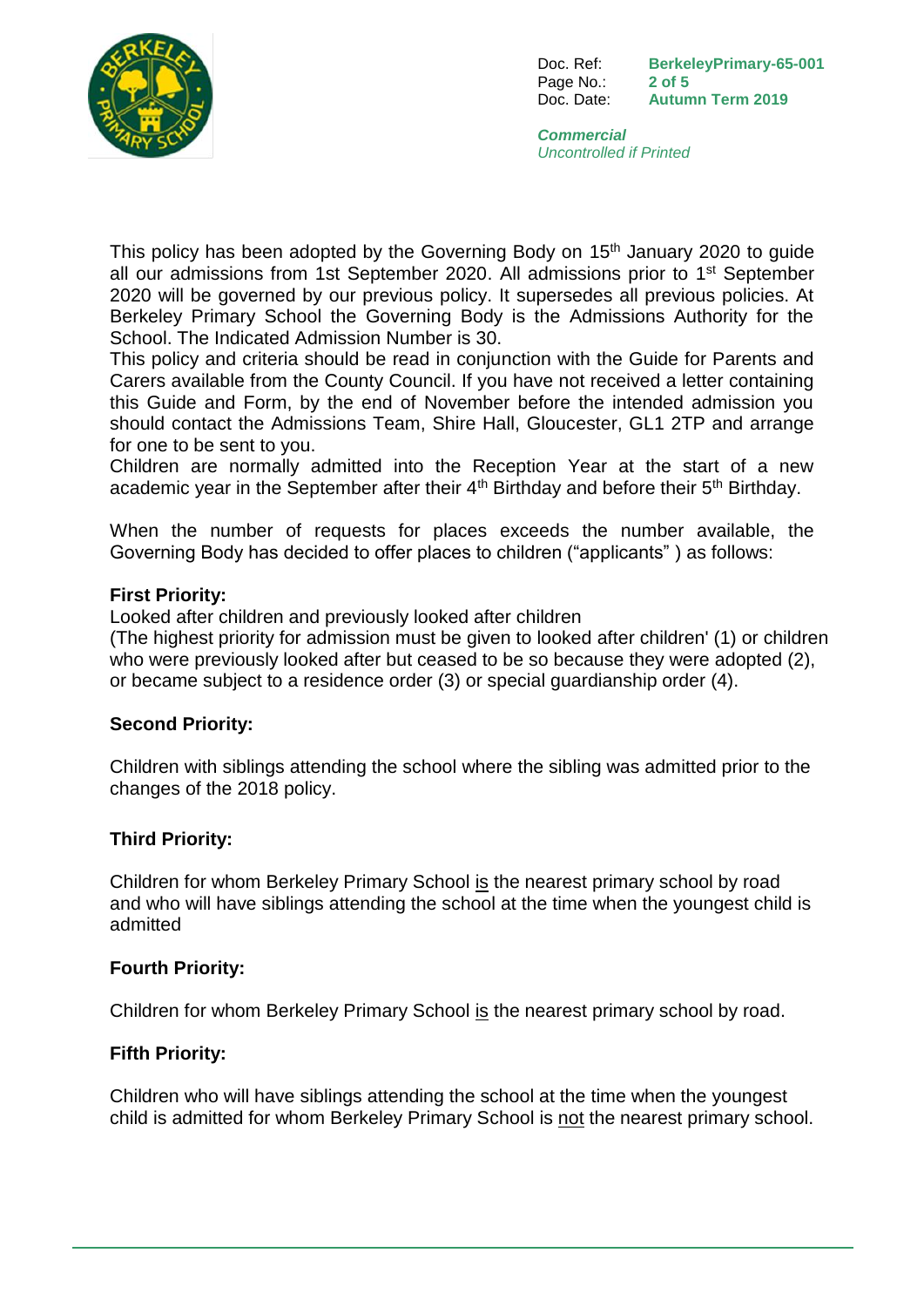

Doc. Ref: **BerkeleyPrimary-65-001** Page No.: **3 of 5** Doc. Date: **Autumn Term 2019**

*Commercial Uncontrolled if Printed*

## **Sixth Priority**

Children for whom Berkeley Primary School is not the nearest primary school. If there is insufficient space for all children in any one of the above priorities then places will be allocated to those with the strongest geographical claim, measured by road using the AA route planner. In the event of two or more applicants being the same distance from the school when insufficient places are available, the Local Authority measuring tool for admissions will be applied, using the as the crow flies principle. Those living closer to the school receive the higher priority.

#### **Admission appeals**

Parents/carers have a right to appeal against refusal, by the Governing Body, to admit their child(ren) to our school. Any appeal must be in writing and addressed to the head teacher as soon as possible after reconsideration. Appeals will be arranged in accordance with the Code of Practice on Admission Appeals. Further details about the appeal process are available from the Clerk to the Governors via the school office (01453 810254).

## **Admission of Summer Born Children for Reception Entry**

The Governing Body acknowledges the updated advice from the Department of Education that, parents/carers of "summer born" children (born between 1 April and 31 August) may request to start the Reception Class of a school a whole academic year later. The Governing Body will make a decision on behalf of Berkeley Primary School. We follow the Local Authority process which states that parents can only apply for a Reception place at a school once and must apply for a place during the standard application process timeline for their chronological year group, stating their reasons for requesting deferred entry to the following year. The Governing Body will decide whether the deferred entry can be approved for the school.

## **Normal Admission Round**

The term 'normal admissions round' refers to all applications for admission to the main year of entry of the school i.e. Reception for Infant and Primary Schools. Applications made during the normal admissions round will be made in advance of the academic year in which the child is due to start at the new school. Children are entitled to a fulltime place, however, may attend part-time until later in the school year but not beyond the point at which they reach compulsory school age.

## **Other important information:**

All letters offering places are sent out by Gloucestershire LA on a pre-determined date (you should check with the school office for this date).

● *Applications must be made by completing and returning a School Admissions Application Form by 15 January in the year the applicant is due to start school. A School Admissions Application Form can be obtained from the School Office. You must also complete and return a Gloucestershire Country Council Preference school.*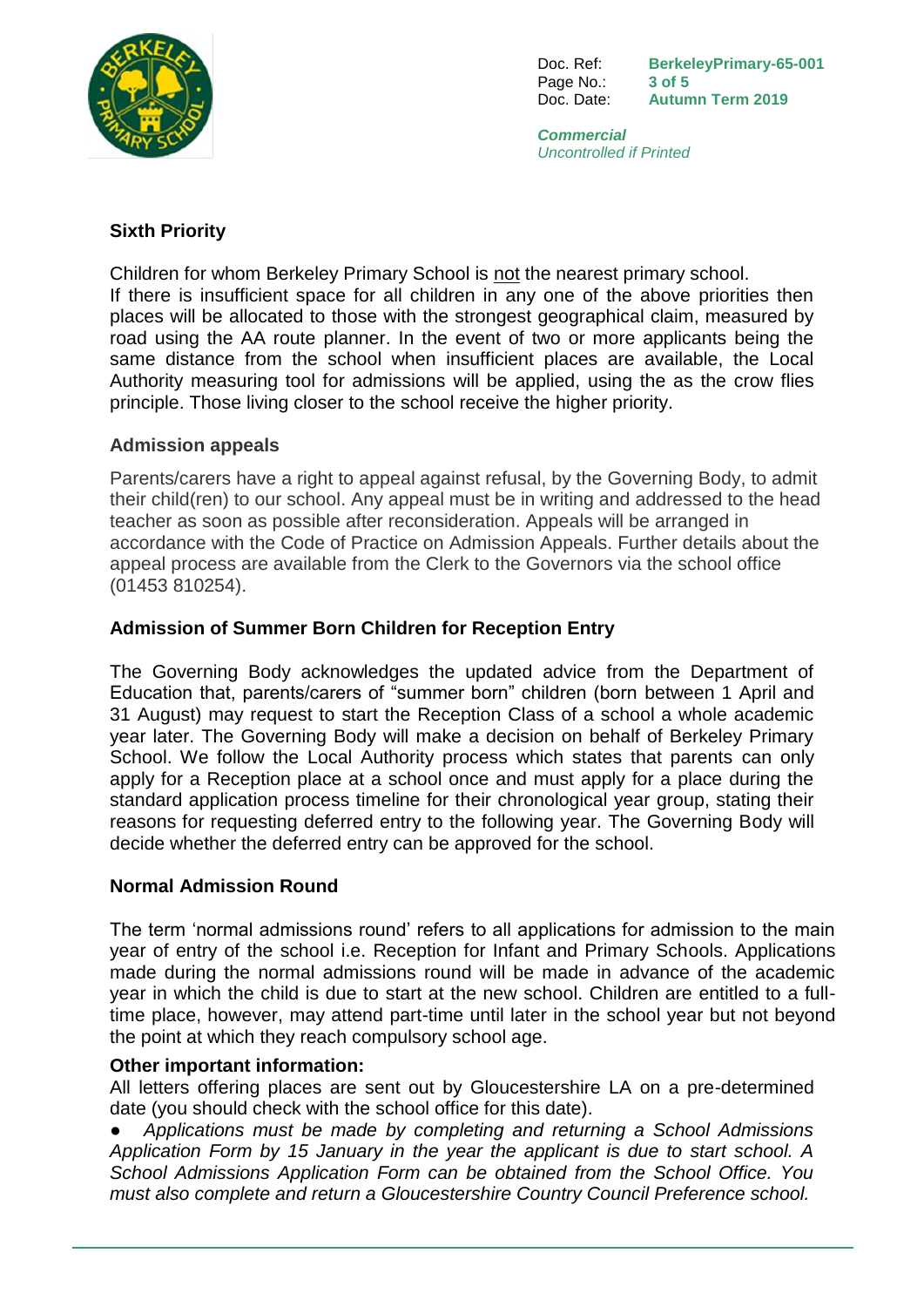

Doc. Ref: **BerkeleyPrimary-65-001** Page No.: **4 of 5** Doc. Date: **Autumn Term 2019**

*Commercial Uncontrolled if Printed*

Any decision to consider late applications made after the 15 January will be made by the Executive Director, Education or nominated officer as stated in the School Admissions Guidance Booklet' published by Gloucestershire County Council.

Children with statements naming the school shall not form part of the oversubscription criteria and will be allocated places outside the usual arrangements in this policy.

(i)The definition of "sibling" will be: a brother or sister, half brother or sister, adopted brother or sister, step brother or sister, or the child of the parent/carer's partner, as well as children who are brought together by a same sex civil partnership. In every case, the child must be living in the same family unit at the same address. Where a child spends equal amounts of time at more than one address, the address at which the child is registered for purposes of child benefit will be taken as the place where the child resides.

(ii) Exceptions to the KS1 requirement for infant class sizes to contain no more than 30 children now include:

- Previously looked after children to be included under the looked after children exception
- Twins and multiple births when one of the siblings is the 30<sup>th</sup> child admitted

The definition of "Primary School" is any "state maintained school that provides education for children in Key Stage 1 and /or Key Stage 2 age groups".

Distance criteria: In the unlikely event that two or more applicants are the same distance from school when insufficient places are available, the tie break will be by random allocation. This will be carried out by an independent person.

Offers will only be made in writing. Letters of refusal will give reasons for the decision together with information on a parent's right to appeal.

The School will also apply the DFES Code of Practice on School Admissions.

As a result of the changes to the code, Gloucestershire County Council have updated their information to show that there is no requirement for local authorities to coordinate in-year applications for the offer year 2020/21 and beyond. For in-year applications only, the parent should apply directly to the preferred school in the first instance.

The address you give us telling us where your child resides must be the permanent home address, not a business address, nor the address of a friend, relative or child minder, nor a temporary address nor an address to which you hope to move. You must let us know if this permanent address changes after you have completed and submitted the application form to the School. Admission to the school must be based on our selection criteria based on your permanent address. If you are considering a move into the Berkeley area, whether from abroad or from elsewhere within the UK, the Governors will require from you firm evidence that you are intending to move before offering your child a place. This may be proof of exchange of contracts, or a signed rental agreement and deposit receipt.

If parents are moving back from a foreign posting to a previous permanent address in the Berkeley area and wish to apply for a place at Berkeley Primary School they should send their relevant details to the School in the first instance.